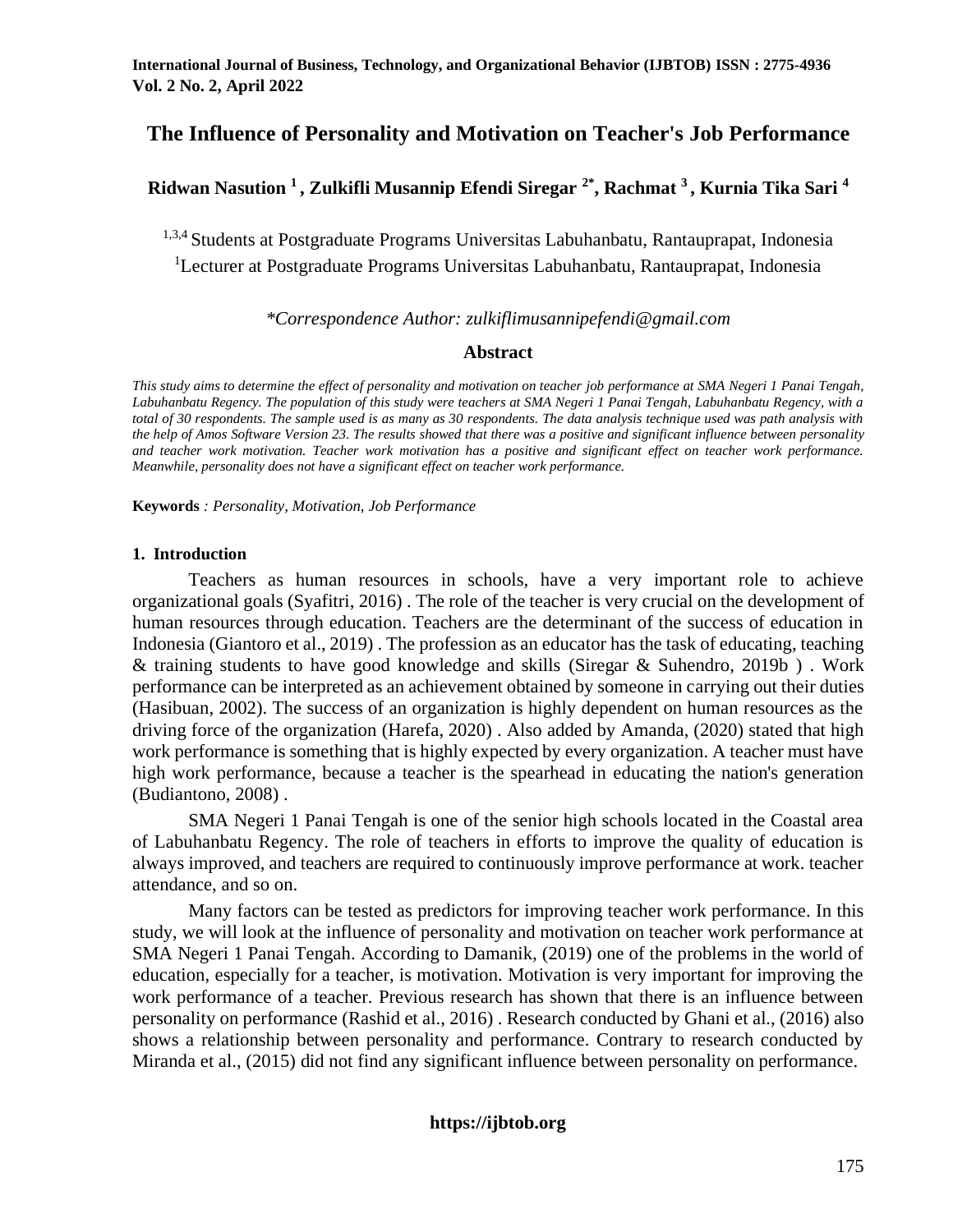Besides personality, motivation also has a very important role to improve teacher performance. Teacher work motivation is a driving force in carrying out their duties as educators in order to obtain good and maximum work results. The organization in this case SMA Negeri 1 Panai Tengah needs to encourage a teacher to carry out his duties with enthusiasm so that maximum teacher work performance can be achieved. The results of previous studies indicate that there is a positive and significant influence between motivation on work performance. The results of research conducted by Sarah & Nilam, (2020) prove that teacher work performance is influenced by motivation. Agustina et al., (2020) also added that there is an influence between motivation on teacher work performance. Motivation to choose

From the background of the problem above, the objectives of this research are:

- 1. To find out the influence of personality on teacher work performance at SMA Negeri 1 Panai Tengah?
- 2. To find out the effect of motivation on teacher work performance at SMA Negeri 1 Panai Tengah?
- 3. To determine the effect of the mediating role of teacher work motivation on teacher work performance at SMA Negeri 1 Panai Tengah?

### **2. Literature Review**

### **2.1 Personality**

Personality is a very important factor for individuals, how a person thinks, behaves and feels in various situations and different circumstances is influenced by personality (Fatmala et al., 2019) . According to Robbins & Judge (2013) personality is a psychological system within an individual that determines a person's ability to uniquely adapt to his environment. An employee who has a good personality in his work has better work performance than those who do not have a good personality in the company or organization (Amanda, 2020) . Personality is the sum total of unique characteristics, behaviors, attitude patterns, and needs of a person. Personality can be interpreted as a distinctive pattern of thoughts, feelings and behavior that distinguishes one person from another so that personality as a stable set of characteristics and tendencies determines the generality and differences in behavior in thinking, feeling and moving from a person in a long time and cannot be understood (Martin, 2016). Another opinion states that personality has meaning as an individual trait in everyday life and the personality of the individual can be seen clearly how to make an impression on others (Siregar & Suhendro, 2019a) .

### **2.2 Motivation**

According to Sutrisno (Sutrisno, 2017) motivation is "a factor that encourages someone to do a certain activity, therefore motivation is often interpreted as a factor driving a person's behavior". A teacher's work motivation is a stimulus or mover for a teacher to be more enthusiastic in carrying out their duties (Damanik, 2019) . According to Damanik, (2019) in order to improve the work performance of a teacher, it is necessary to have motivation or work passion, so that later teachers will want to give all their abilities in carrying out their duties.

### **2.3 Job performance**

The success of an organization in achieving its goals is highly dependent on the reliability, capabilities and human resources of the organization. Performance refers to the achievements of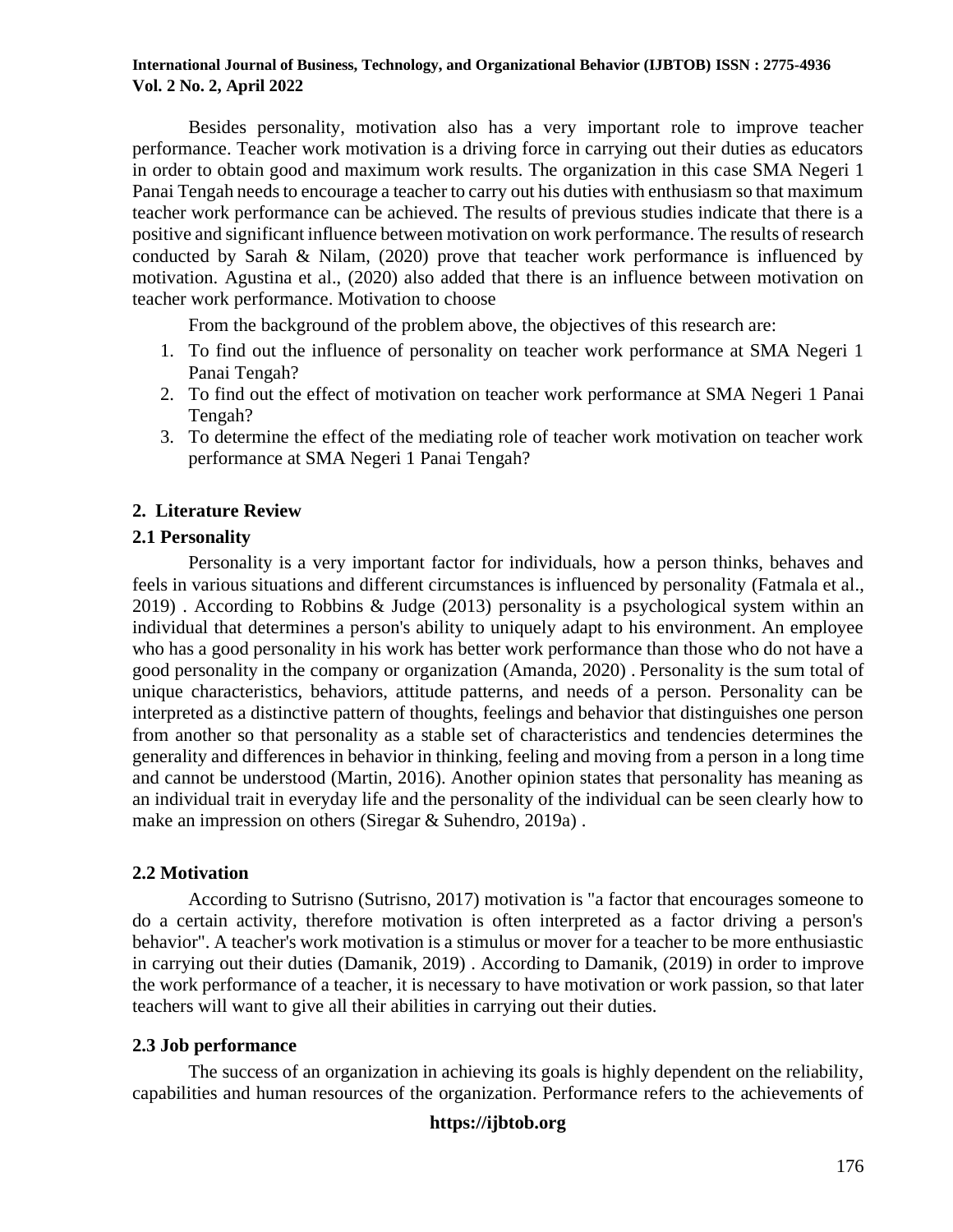an employee at work. Performance is a person's success in carrying out a job or the results of one's work (Siregar & Suhendro, 2019b) . According to Sunyoto, (2015) work performance is something that is achieved by a person in carrying out the work assigned to him.

If a worker has a feeling of achievement, then he must have a way to measure his progress. Another opinion explains that the performance or work performance of a teacher can show the skills of a teacher in carrying out learning tasks (Giantoro et al., 2019) . According to Berdi (2019), work performance is a manifestation of the results of one's work at work. In simple terms, performance is the accumulation of the management process and can be seen from the results of the work that has been done based on the standards that have been set (Siregar & Suhendro, 2019a) .

### **2.4 Hypothesis**

The results of research conducted by Damanik, (2019) showed that there was an influence between a teacher's work motivation and teacher work performance. The level of motivation of a person is very dependent on the personality of the person. (Syafitri, 2016) . The results of research conducted by Syafitri, (2016) show that a person's motivation can be determined by personality. A person's personality also affects the teacher's work performance. Personality is an important factor that affects a person's performance (Ghani et al., 2016). Besides personality, motivation is also very important to improve teacher work performance. Motivation is very crucial \_\_\_ in order to increase the morale of the teachers and will have an influence in achieving school goals (Budiantono, 2008) . Previous research has proven that there is an influence between motivation on teacher work performance. Research conducted by Budiantono, (2008) found that there is an influence between motivation on teacher work performance. Research conducted by Riyadi & Mulyapradana, (2017) also found that teacher performance was influenced by the teacher's work motivation.

### **3. Research methods**

This study uses a survey method because to find information through the distribution of questionnaires through the Google Form application which was distributed to 30 teacher respondents at the Education Unit of SMA Negeri 1 Panai Tengah on 05 January 2022 to 08 January 2022 The sampling technique used was a random method with the provisions that if it is already If 30 respondents are satisfied, then filling out the online instrument is immediately closed.

The research instrument is in the form of questionnaire data which is divided into 3 parts, the first is the respondent's perception of the teacher's personal competence which consists of 8 indicators including (1) calm, (2) relaxed, (3) original, (4) curiosity, (5) ability socializing, (6) socializing, (7) conflict handling, and (8) alert, respondents' perceptions of teacher motivation which consist of 5 indicators which include: (1) Enthusiasm; (2) Competency Utilization; (3) Responsibilities; (4) Work Planning; and (5) job satisfaction, while the teacher's work performance consists of 3 indicators including (1) the ability to be responsible, (2) the ability to maintain work quality, (3) sensitivity to instructions,. Descriptive analysis technique using the average score is used to obtain a description of the level of respondents' perceptions of personality competence, motivation and teacher work performance with an assessment interval of: Strongly Agree: 5 Points; Agree : 4 Points ; Disagree : 3 Points; Disagree : 2 Points; Strongly Disagree : 1 Point.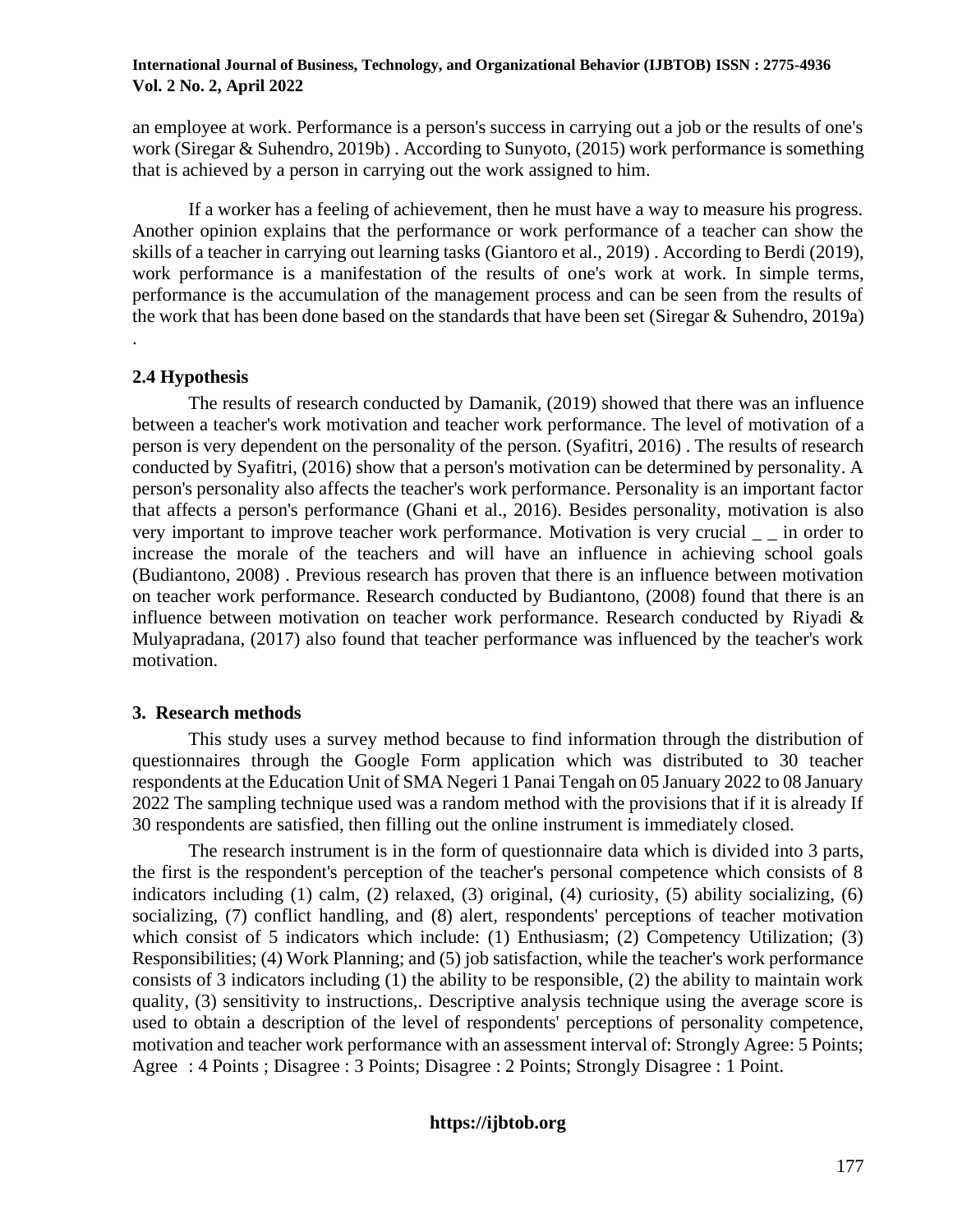The instrument that has been filled in by the respondent through the google form is then downloaded so that it can immediately become qualitative data. The qualitative data that has been obtained is then processed into tabulated data so that it becomes quantitative data by scoring the answers that have been selected by the respondents.

### **4. Research Results and Discussion**

### **4.1 Normality Test Results**

The normality test is one of the requirements in the classical assumption test in path analysis. The test is carried out with the aim of assessing the distribution of data in a group of data or variables, whether the distribution of the data is normally distributed or not . Normality can be seen from the value of skewness and kurtois, the recommended value is -2.58 to 2.58 ( Schumacker & Lomax, 2010) . The table below shows that the value of cr multivariate is -0.277. The value is between - 2.58 to 2.58. So it can be concluded that the data in this study are normally distributed.

| Variable        | m <sub>1</sub> n | max    | skew | cr   | kurtosis | cr       |
|-----------------|------------------|--------|------|------|----------|----------|
| Personality     | 30,000           | 40,000 | .029 | .066 | $-1.033$ | $-1.155$ |
| Motivation      | 19,000           | 25,000 | .017 | .039 | $-1,365$ | $-1,526$ |
| Job Performance | 10,000           | 15,000 | .243 | .543 | $-1.212$ | $-1.355$ |
| Multivariate    |                  |        |      |      | $-.553$  | $-.277$  |

### **Table 1. Normality Testing**

# **4.2 Hypothesis Testing**

The results of hypothesis testing can be seen in Table 2. Hypothesis testing was carried out using path analysis with the help of Amos software version 23.

**Table 2. Hypothesis Testing**

|                                             |                  | Estimate | <b>SE</b> | CR <sup>1</sup> | P-value Decision     |
|---------------------------------------------|------------------|----------|-----------|-----------------|----------------------|
| Motivation                                  | <--- Personality | .635     |           | .065 9.751      | *** Significant      |
| Job_Performance <--- Motivation             |                  | .507     | .169      | 2,996           | .003 Significant     |
| $ Job\_Performance  \leftarrow$ Personality |                  | .067     | .123      | .543            | .587 Not significant |

The results regression coefficient weights show that statistically the influence of personality on motivation, and the influence of motivation on teacher performance can be accepted. This can be seen from the path coefficient between personality and motivation which has a p-value of 0.000 (  $P = 0.000 0.05$ ). Therefore, it can be explained that personality has a positive and significant influence on teacher work motivation. The path coefficient of teacher work motivation on work achievement is  $0.003$  ( $P = 0.003$  0.05). Thus, motivation has a positive and significant influence on teacher work performance. Meanwhile, testing the hypothesis between personality and work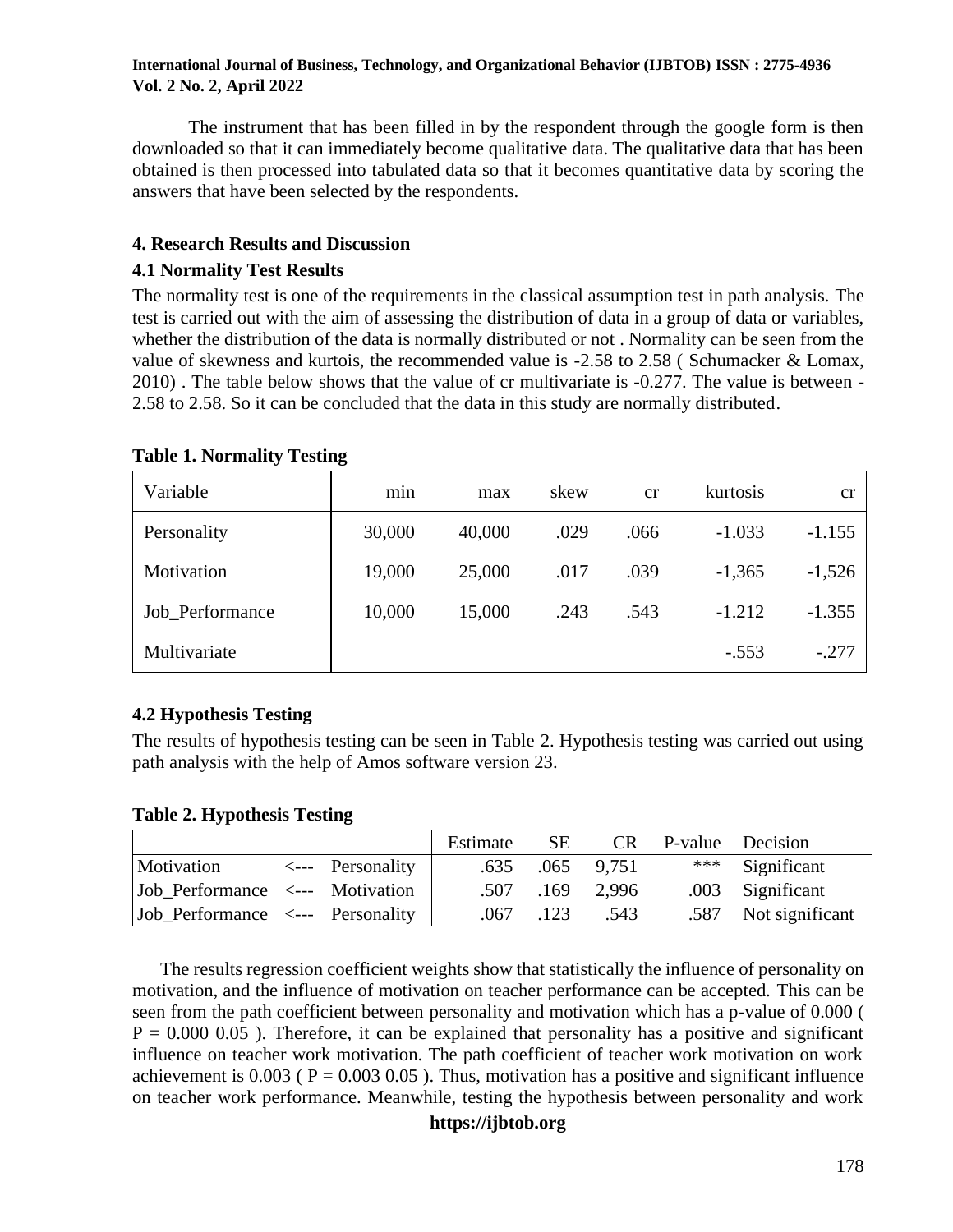performance cannot be proven. This can be seen from the p-value of  $0.587$  ( $P = 0.587 > 0.05$ ). Thus, personality has a positive, but not significant, effect on teacher work performance.



**Figure 1. Path Analysis**

# **4.3 Discussion**

This study examines the influence of personality and motivation on teacher work performance at SMA Negeri 1 Panai Tengah. In descriptive analysis, the average personality, motivation, and teacher work performance variables at SMA Negeri 1 Panai Tenganh are as follows: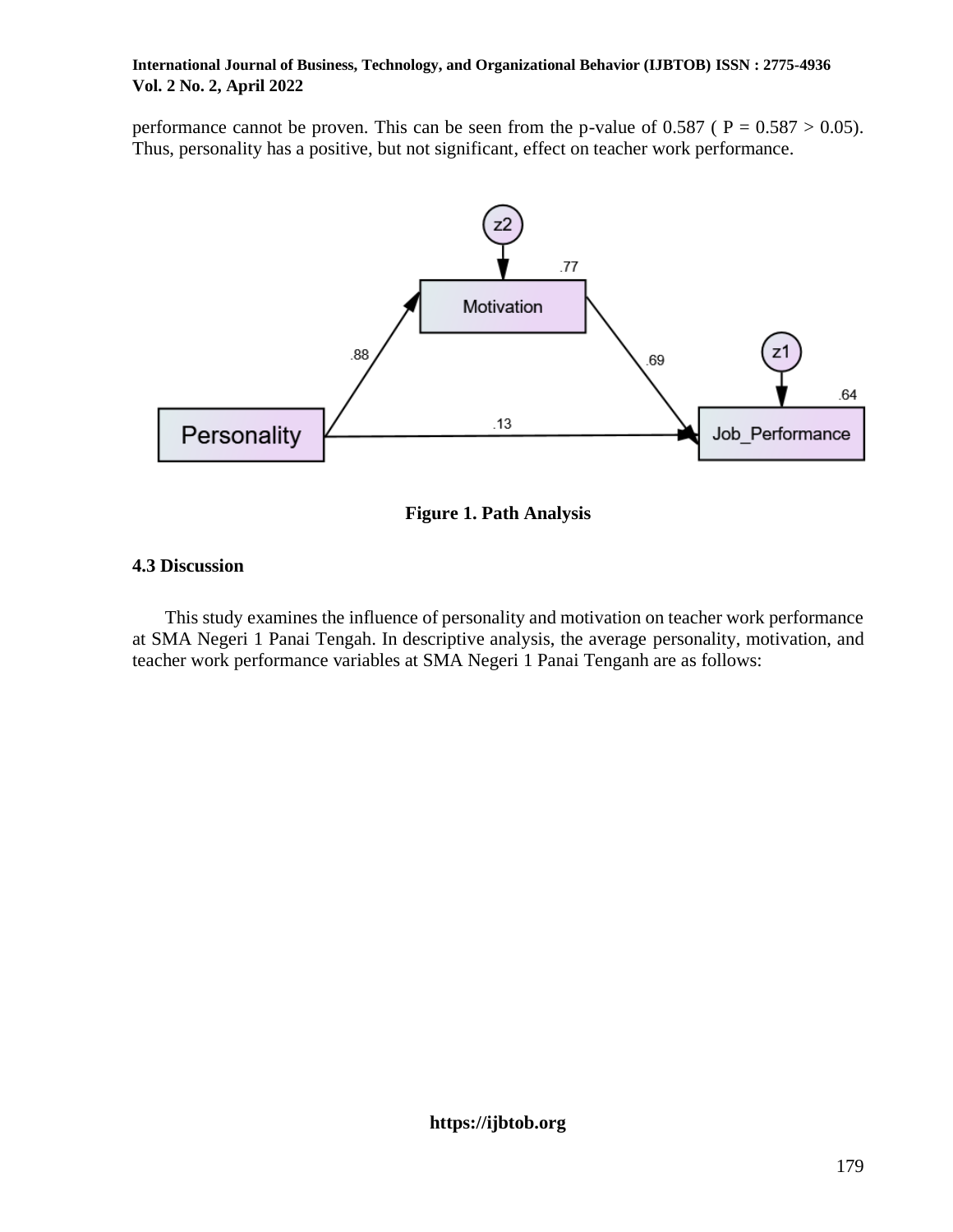

#### **Figure 2. Descriptive Analysis**

The graph above shows that the average score of personality, motivation, and work performance has a fairly good average score. The lowest average score is employee performance with a score of 4.34. Based on the results of hypothesis testing using path analysis, it is known that personality has a positive and significant influence on teacher work motivation. This is from the p-value of  $0.000$   $(0.000 < 0.05)$ . Thus it can be concluded that there is a positive and significant influence between personality on teacher work motivation at work. In other words, the better the value of the teacher's personality, the motivation of the teacher to work will increase. Conversely, the lower the personality, the teacher's work motivation will decrease. The results of this study are in accordance with the findings of previous research by Mohd et al., (2016) who found that personality is one that can improve performance. It is also strengthened by research by

The second hypothesis in this study is about work motivation on teacher work performance. The results of hypothesis testing indicate that teacher work motivation has a positive and significant effect on teacher work performance. The path coefficient of teacher work motivation on work achievement is  $0.003$  ( $P = 0.003$  0.05). This implies that every increase in teacher work motivation, will be accompanied by an increase in teacher work performance. Conversely, if the work motivation of teachers is low, then this will have an impact on decreasing teacher work performance. The findings of this study are in line with previous research conducted by Giantoro et al., (2019), which showed that there was an influence between a person's motivation on duty on a teacher's work performance. This means that a teacher with high motivation will show work results that are full of responsibility, have clear targets, enjoy working and strive to outperform other work. It is also strengthened by the findings of a study conducted by Berdi, (2019) finding an influence between a teacher's motivation on teacher work performance.

The third hypothesis in this study was rejected. This means that testing the hypothesis between personality and work performance cannot be proven. This can be seen from the p-value of 0.587 (  $P = 0.587 > 0.05$ ). Thus, personality has a positive, but not significant, effect on teacher work performance. The findings are not in accordance with the findings by Siregar & Suhendro, (2019a)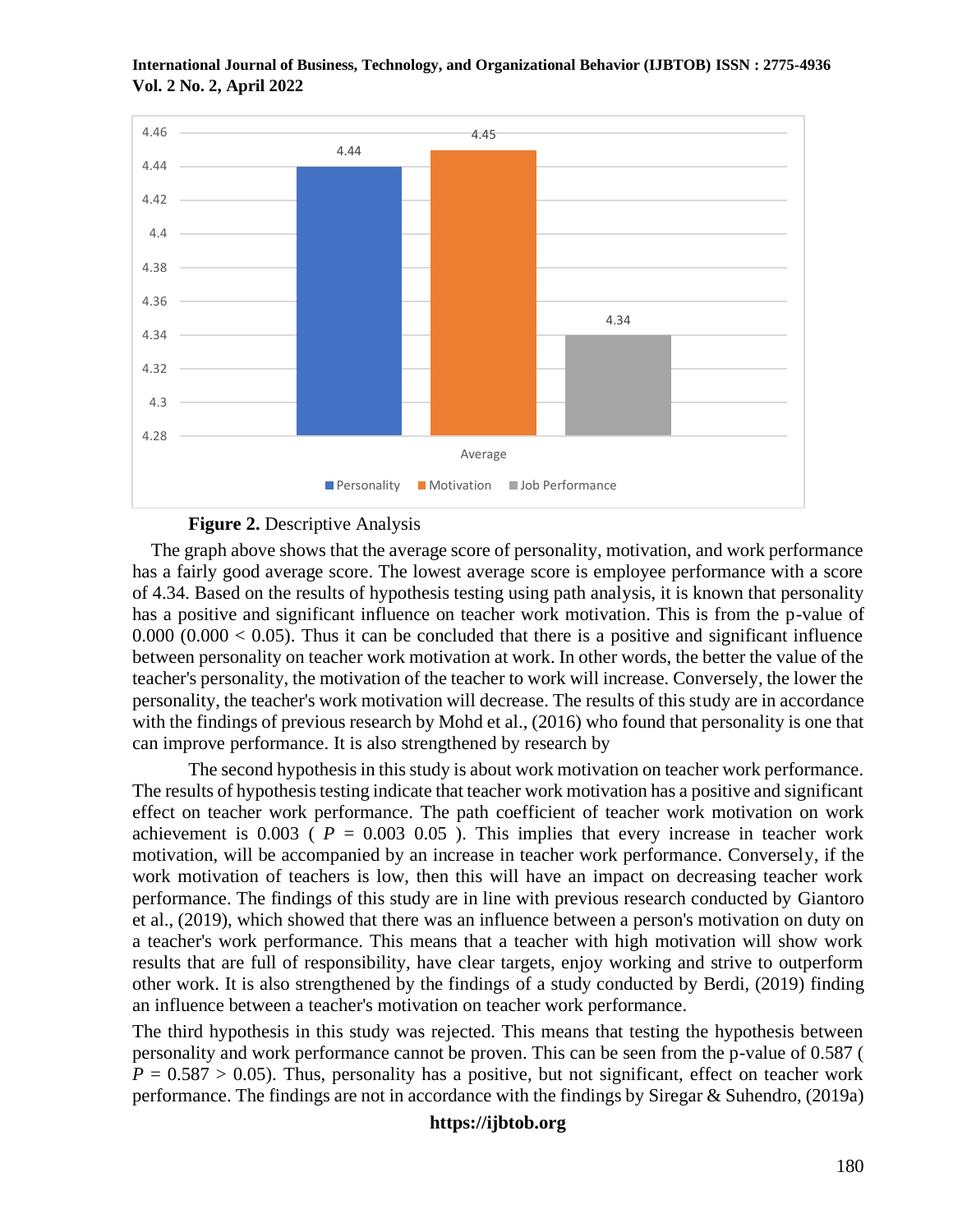who found the influence of personality on teacher performance. The results of this study contradict the opinion of (Amanda, 2020) . Based on the results of the analysis of direct and indirect influences, it is known that the direct influence of personality on work performance is lower than the indirect influence of personality through motivation on teacher work performance. The influence of personality through teacher work motivation on teacher work performance is 0.603 or 60.3%, while the direct influence of personality on teacher work performance is 0.125 or 12.5%. Thus, it can be informed that work motivation in research has a role as a mediation that forms the relationship between personality and teacher work performance.

### **5. Conclusion**

The research findings indicate that personality has a positive and significant influence on teacher work motivation. In other words, a good personality tends to increase teacher motivation at work. Furthermore, the results of the study indicate that personality has a positive influence on teacher work performance, but the effect is not significant. The influence of teacher work motivation on performance has a positive and significant effect. This means that teachers with high work motivation will tend to have better performance, compared to teachers with low work motivation.

### **REFERENCES**

- Agustina, A., Ibrahim, M. M., & Maulana, A. (2020). Pengaruh Motivasi Kerja Guru Terhadap Kinerja Guru Pada Mtsn Di Kecamatan Bontotiro Kabupaten Bulukumba. *Idaarah: Jurnal Manajemen Pendidikan*, *4*(1), 111. https://doi.org/10.24252/idaarah.v4i1.14164
- Amanda, G. (2020). Pengaruh Kepribadian dan Kompetensi Karyawan Terhadap Prestasi Kerja Karyawan Divisi SDM PT. Pupuk Sriwidjaja Palembang (Persero) Giska Amanda 1 , Rismansyah 2 , Reva Maria Valianti 3 2. *Jurnal Manivestasi, Vol.*, *2*(1), 60–75.
- Berdi, B. (2019). Pengaruh Motivasi Dan Kompensasi Terhadap Prestasi Kerja Guru Sma St. Carolus. *Jurnal Mitra Manajemen*, *3*(1), 121–130. https://doi.org/10.52160/ejmm.v3i1.198
- Budiantono, B. (2008). Pengaruh Motivasi dan Kepemimpinan terhadap Prestasi Kerja Guru Sekolah Menengah Atas Negeri di Kota Malang. *Manajemen, Akuntansi Dan Bisnis*, *6*(1), 348–356.
- Damanik, B. E. (2019). Pengaruh Motivasi Dan Komitmen Terhadap Peningkatan Prestasi Kerja Guru. *Jurnal Ekonomi Dan Bisnis*, *2*(1), 178–188. http://jurnal.murnisadar.ac.id/index.php/EKBI/article/view/93
- Fatmala, K., Lie, D., Efendi, E., & Nainggolan, L. E. (2019). Pengaruh Kepribadian Dan Motivasi Terhadap Kinerja Pegawai Pada Kantor Kementerian Agama Kota Pematangsiantar. *Maker: Jurnal Manajemen*, *5*(1), 66–76. https://doi.org/10.37403/maker.v5i1.108
- Ghani, N. M. A., Yunus, N. S. N. M., & Bahry, N. S. (2016). Leader's Personality Traits and Employees Job Performance in Public Sector, Putrajaya. *Procedia Economics and Finance*, *37*(16), 46–51. https://doi.org/10.1016/s2212-5671(16)30091-0
- **https://ijbtob.org** Giantoro, H. M., Haryadi, H., & Purnomo, R. (2019). Pengaruh Kompetensi Guru, Kepemimpinan Kepala Sekolah Menurut Persepsi Guru Dan Motivasi Kerja Terhadap Kinerja Guru Smk Negeri Di Kabupaten Purbalingga. *Jurnal Ekonomi, Bisnis, Dan Akuntansi*, *21*(2).